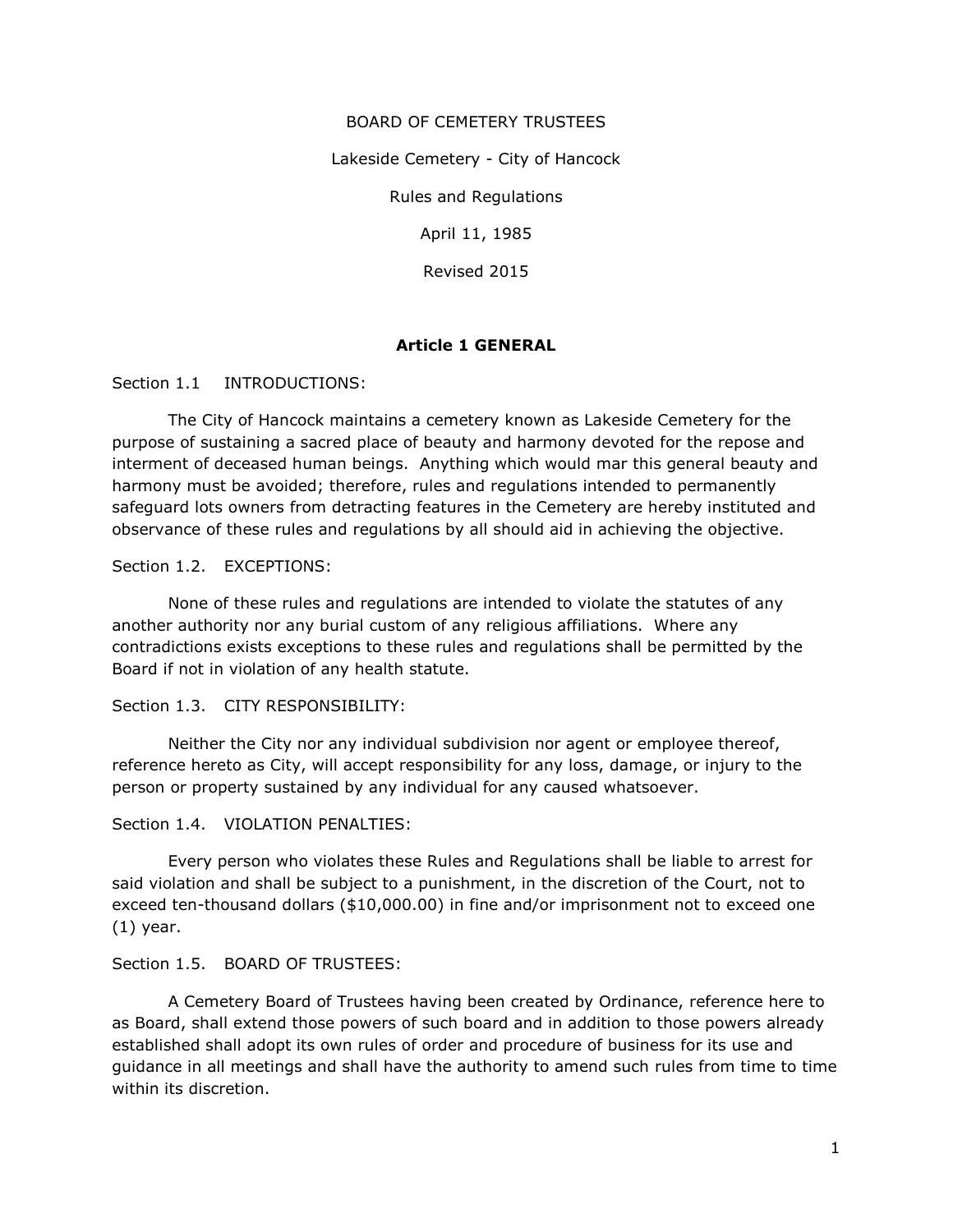As not all persons have a sense for the fitness of things and the rights of others, the Board, for the collective benefit and protection of the lot owners, may enacted such rules and regulations to exercise reasonable control over individual lots, without which there would be mistakes and abuses. The Board may also reserve unto itself the right to perform all work for the care and upkeep of all lots in addition to the Cemetery as a whole.

#### Section 1.6. GENERAL ORDINANCES:

 All ordinances of the City are likewise holding and binding within the limits of the Cemetery and its right-of-way and no other place within the City may the bodies of the dead be interred.

## Section 1.7. CHAPEL / RECEIVING VAULT FACILITY:

 The use of the Chapel / Receiving Vault Facility may only be permitted upon the evidence of a properly issued Burial Permit and Use Certificate issued by the City Clerk and then on a temporary rental basis only and with the remains in a hermetically sealed box as approved by a health office.

 Under no circumstance shall a body be considered as interred or buried by reason of being placed therein and no visitations may be permitted.

## Section 1.8. CEMETERY PLATTING AND RESTRICTIONS:

 In accordance with State Statue the Board shall cause said Cemetery to be platted and/or re-platted and a map of the Cemetery to be published showing clearly the divisions, plats, etc. with any restrictions thereto affixed. Such map or maps shall be made available to the general public in addition to lot owners at the Office of the City Clerk, the Office of the Cemetery Superintendent, and the Office of the Sexton.

## Article 2

Section 2.1. GENERAL:

 A Cemetery lot is defined as a parcel of land or plot containing grave space for burial of one (1) or more persons. Lot owners have in fact only acquired the privilege to inter or bury human remains and erect memorials, markers, adornments, etc. subject to such rules and regulations adopted for said purpose.

 Cemetery lots (or graves) are classified as personal property, not real estate, and as such are exempt from taxation and liability for debt by the lot owner. However; the City may impose specific charges against such lots.

 Speculation in cemetery lots is disallowed and only one (1) lot may be purchased by any one (1) individual.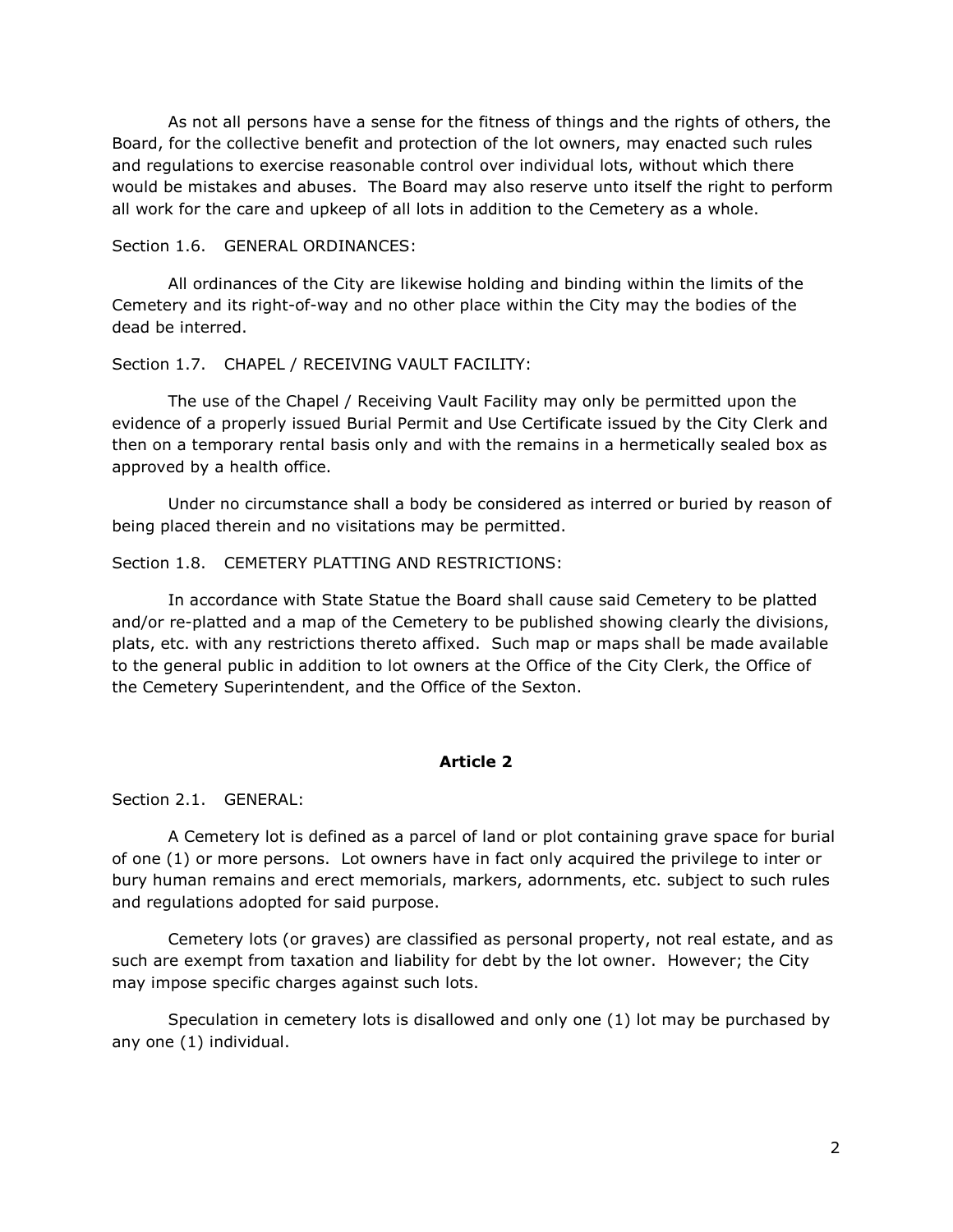#### Section 2.2. TRANSFERS:

 All transfers and assignments must be recorded with the City Clerk subject to all applicable rules, regulations, recording fees, etc. There will not be a new deed issued.

 A transfer or assignment of any lot or interest therein may only be made back to the City, except for those transfers and assignment as are in the decision of the Court. Such transfers shall be by surrender of all cemetery property of the City subject to resale by its to others at such price as may be deemed by the Board to be equitable and consistent with then current rules, regulations, and rate schedules.

 The transferee or assignee shall be entitled to reimbursement in the amount paid for such, less any indebtedness on any such lot due to the City.

 In the case of transfer or assignment of only part of a lot, appropriated new cemetery certificates shall be issued subject to such rules, regulations, and fees thereon as may then exist and be deemed by the Board to be equitable and consistent

## Article 3 LOT CARE

Section 3.1. GENERAL:

 All lot owners are responsible to provide for the care and upkeep of their lots subject to such rules and regulations adopted for said purpose.

 The Board reserves unto itself the right to require and to perform certain care and upkeep it deems necessary and to assess lot owners for such care and upkeep.

## Section 3.2. PLANTINGS:

 The Board may reserves unto itself the sole right to cultivate any and all vegetation within the Cemetery grounds and rights-of-way. Promiscuous planting of seasonal, perennials, ornamentals, shrubs, trees, etc. shall not be permitted and the Cemetery Management may remove and dispose of same as it see fit, without the incurrence of any liability. No trees or invasive shrubs shall be planted in the cemetery. However, certain plantings may be permitted in various spaces for memorials as may be permitted in the section. All such plantings so installed shall conform, in the opinion of the Management, to a prepared plan approved by the Board and such plantings shall become the property of the Cemetery. Fencing or curbing of any kind are not allowed.

## Section 3.3. URNS, VASES, STATUTES, ETC:

 Urns, vases, etc for cut flowers, seasonal and perennial plants; and statutes: etc. are generally allowed in those sections permitting such articles. However, in any case there may not be more than one (1) such article on lots of four (4) or less graves sites nor more than two (2) such articles on lots having five (5) or more grave sites.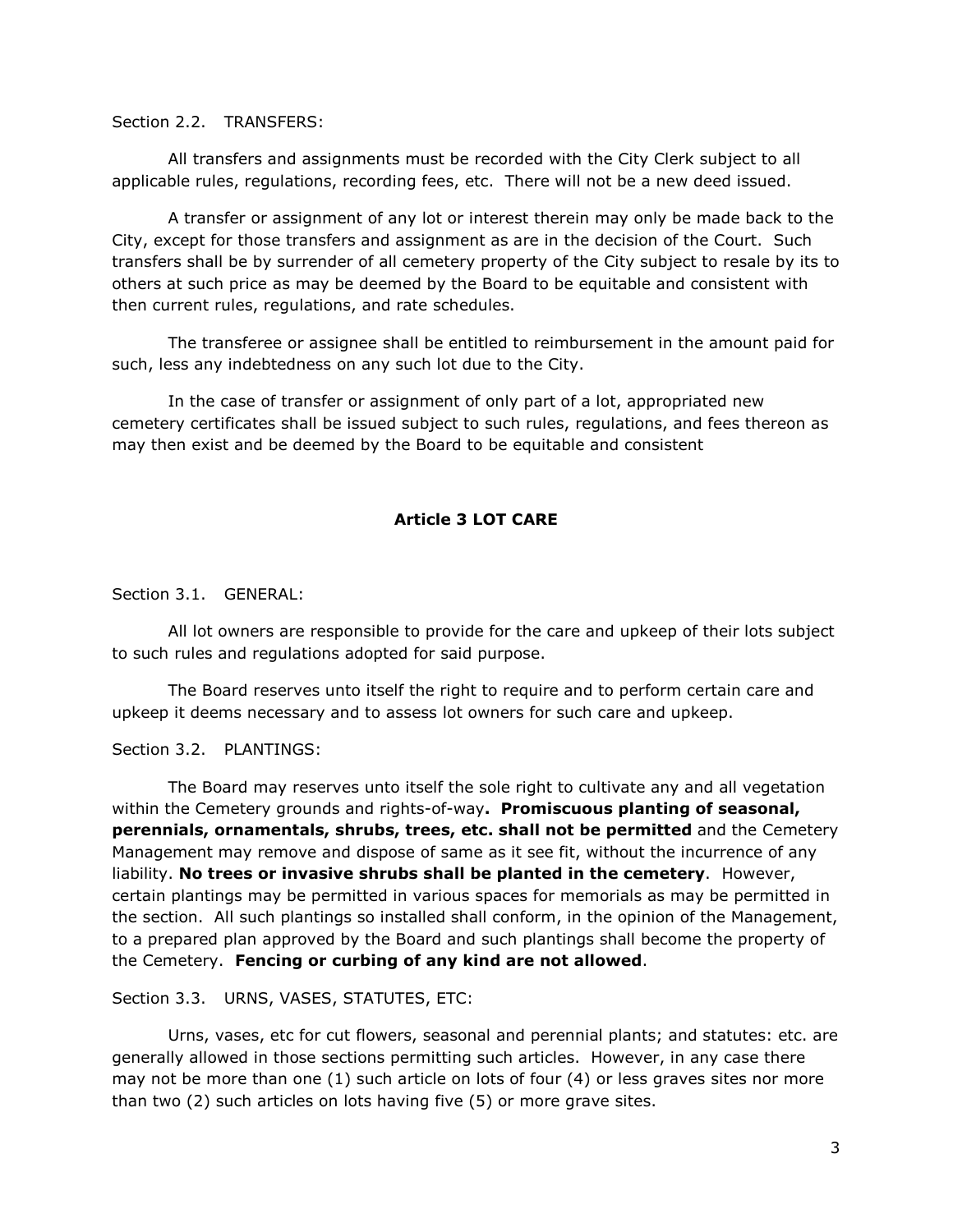Generally glass jars, metal cans, and earthen vessels or dishes will not be permitted for bouquet holders, etc.

 Urns, vases, etc not properly cared for and such as are not filled appropriately with flowers, plants, etc. by forty-eight (48) hours before Memorial Day of any year and maintained through the time permitted, will be removed without any liability being incurred by the City.

#### Section 3.4. PERPETUAL CARE:

 The term "perpetual care" shall mean the leveling of a grave site and the placing of sod or seed at the time of burial, the annual cleaning of the lot, seasonal fertilizing and weeding as may be established, the cutting of grass and pruning of cultivated ornamentals at reasonable intervals, and the straightening and resetting of monuments and markers as may from time to time be required as set forth in perpetual care agreements with individual lot owners. Said services to be paid for by the earned income from a perpetual care agreement, the amount of which shall be at the then established amount.

 The term shall not mean, other than that specifically stated above: the placement of flowers, plants, shrubs', trees, or ornamentals of any kind; nor the construction, reconstruction, maintenance, repair, or replacement of any sort.

#### Article 4 MEMORIALS AND ADORNMENTS

Section 4.1. GENERAL:

 For the purpose here the term memorial shall mean any marker, monument, etc. only of approved substances (usually cut stone or bronze) designed with reference to the topography and location to the surrounding area.

 The term adornment shall mean any decoration, flower, plant, ornamental flag, etc. including its container (urn, vase, etc.) if any. No "man-made" or "everlasting" type adornment will be permitted except for approved flags and "winter wreath" type (November 1 to April 1 of each year) decorations.

 The use of memorials and adornments shall only be permitted as is established by the Board for the individual subdivisions and all lot owners shall be responsible to provide for the care and upkeep of any all memorials and adornments on their lots, subject to such rules and regulations adopted by the Board for said purpose. No liability shall be incurred y the City for damage or loss to any and all such articles.

 Generally wooden tablets, metal wreaths, baskets, tripods, boxes, easels, trellises, and miscellaneous objects shall not be placed upon graves or lots.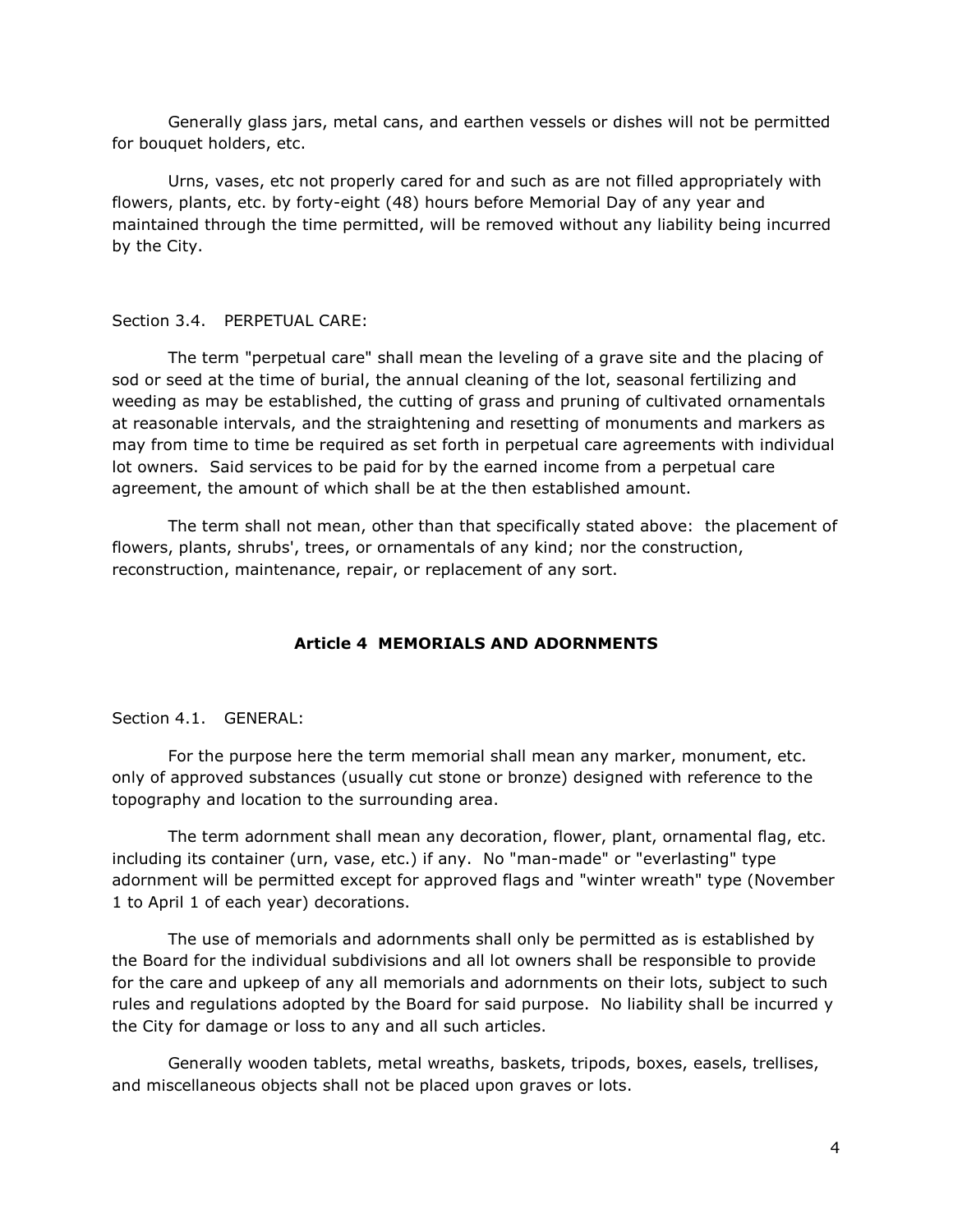No adornment will be allowed during the months of April and October of each year and any such article left on lots at the time will be disposed of at the discretion of the Cemetery Management. Also; should any memorial or adornment become, in the opinion of the Management, unsightly or in a state of disrepair said item may be disposed of in a manner as may be deemed in the opinion of said Management to be fitting and proper. The disposal of any article by Management shall be without the incurrence of any liability whatsoever. Lot owners may be assessed, at the discretion of the Management, the cost for such disposal.

 Funeral flowers will be disposed of by cemetery personnel when they become unsightly, usually three (3) to five (5) days.

## Section 4.2. FOUNDATIONS:

 All memorials shall be placed on a foundation of solid masonry of not less in length and width then the base of such memorial to be installed thereon, and then to a depth of not less than two (2) inches or as deep as possible. Foundations for upright memorials shall have at the top thereof a collar extending outward from the top of the foundation four (4) inches bordering the entire top of the foundation to be no less than two (2) inches from grade.

Section 4.3. MONUMENTS:

 For the purposed here the term monument shall mean an approved structure, generally of cut granite or marble stone, bearing a family name.

 The family name may only be on the back of a raised monument when the opposing lot also belongs to that same family.

 Only one (1) raised (non flush) monument shall be allowed per platted lot containing two (2) or more graves sites and then only in those sections permitting such monuments.

 Where such raised monuments are permitted they shall not exceed : 38 inches in length nor 14 inches in width for two (2) or three (3) grave lots, 46 inches in length nor 14 inches in width for four (4) to six (6) grave lots, and six percent (6.0%) of the total lot for the base for lots of more than six (6) graves.

## Section 4.4. MARKERS:

 For the purposes here the term marker shall mean an approved structure, usually of cut granite or marble stone, or bronze plaque bearing the name usually one (1) individual.

 No more than one (1) marker may be allowed per grave site and then only in the manner as is permitted in the section. Exception: The Military Bronze.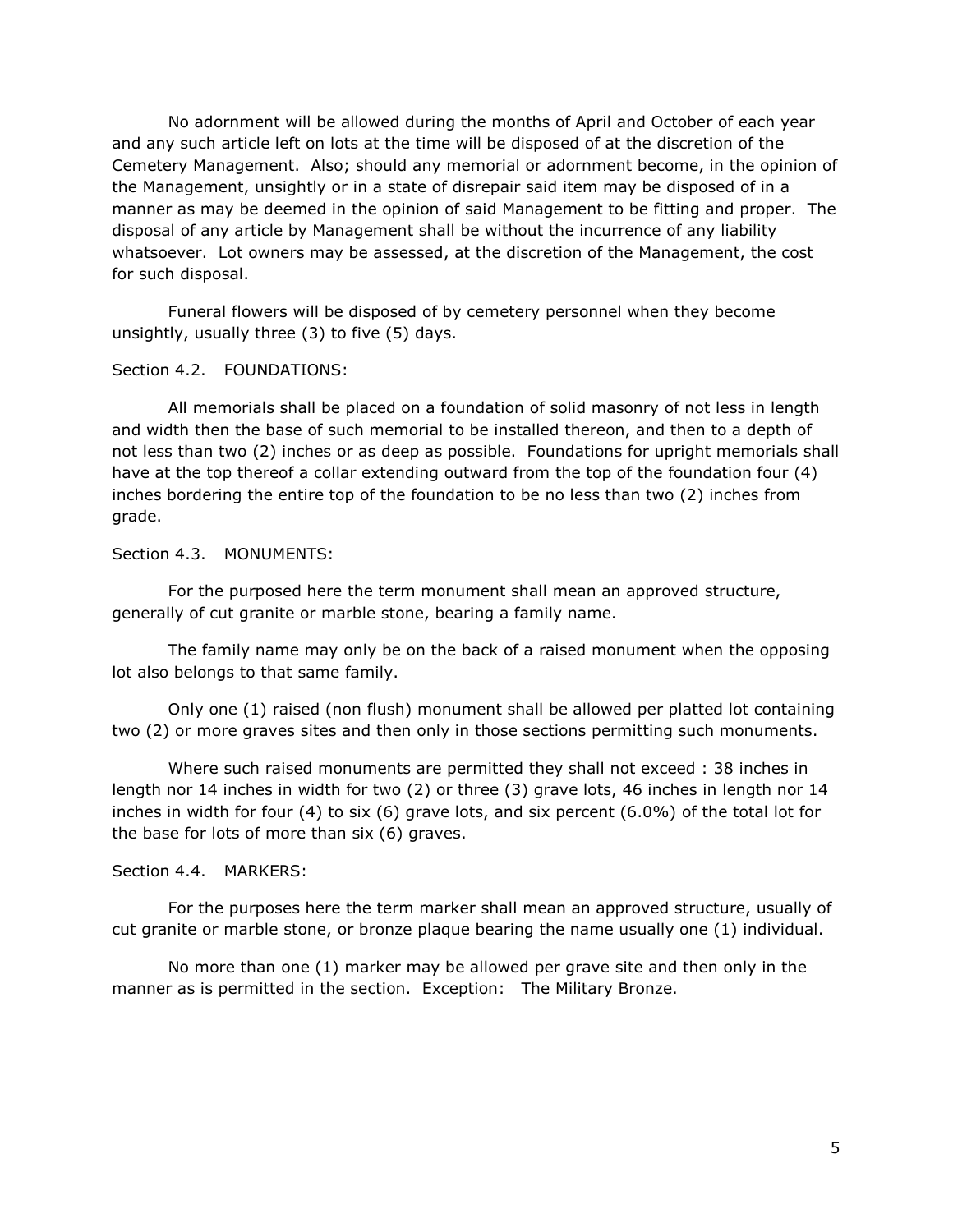#### Article 5. INTERMENTS (BURIALS)

#### Section 5.1. BURIAL RITES:

 Generally graveside rites are permitted prior to any interment except for those interments being performed on the remains being temporarily kept in a Receiving Vault. Workers in the vicinity are expected to suspend their labor during such rites or perform work in another location.

Section 5.2 GENERAL:

 All interments shall be ground interments in an approved vault (steel, concrete, or fiberglass) and all interments equipment shall be as approved by Cemetery Management. Management shall also oversee all interments as to compliance with all applicable rules, regulations, and strict priorities.

 Raised mounds, crypts, mausoleums, and above ground vaults and similar structures as well as any corner posts. or similarly raised lot defining structures shall not be permitted.

 No interment shall take place without an appropriate Burial Permit nor on Sundays or Holidays. A Burial Permit shall only be issued by the City Clerk upon the written approval of the lot owner or heir and then when all applicable rules and regulations have been complied with and all applicable charges have been paid-in-full.

 The City shall exercise due care in making interments but it shall assume no liability for any improper interment, etc. Orders from a funeral director shall be construed as an order from a lot owner or heir.

 Deliveries of vaults and other materials shall only be accepted on weekdays (Monday thru Friday, except Holidays) and then only when additional work needed can be accomplished before 3:30 p.m.

#### Article 6 DISINTERMENT (REMOVAL)

## Section 6.1 GENERAL:

 After the close of any graveside rite it shall be unlawful for anyone to open the casket or to touch the remains therein without the written consent of the legal representative of the deceased or by Court Order.

 No disinterment shall take place without an appropriate Disinterment Order nor on Sundays or Holidays. A Disinterment Order shall only be issued by the City Clerk upon the written approval on the lot owner or heir and when all applicable rules and regulations have been complied with and all applicable charges have been paid-in-full. All disinterment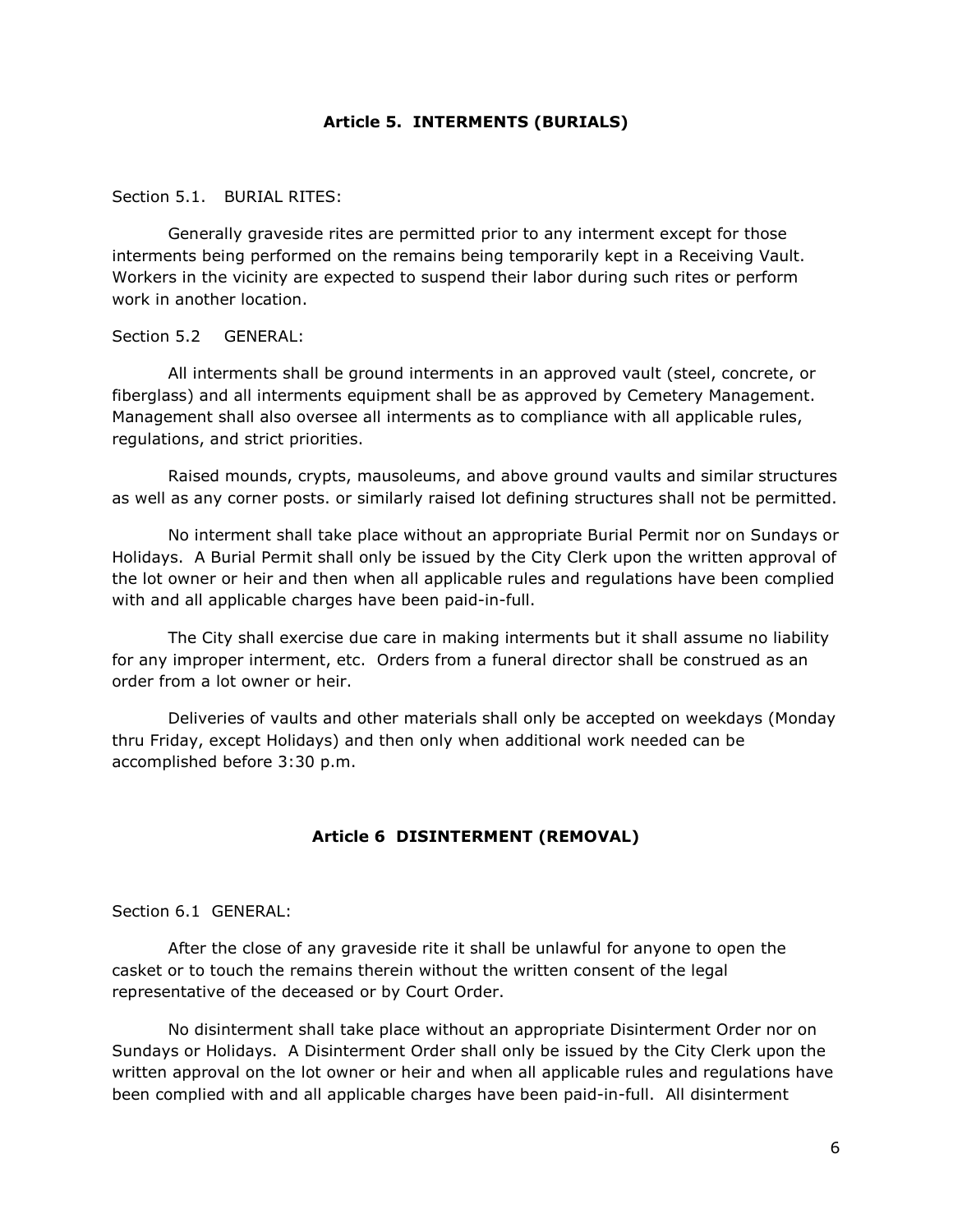equipment shall be as approved by Cemetery Management and the Management shall oversee all disinterment as to compliance with all applicable rules, regulations, and strict priorities.

 The City shall exercise due care in make disinterment but shall not any liability for damage or loss to any vault, casket, etc. or for any improper disinterment, removal, etc.

## Article 7 GENERAL CONDUCT

#### Section 7.1. GENERAL:

 Neither lot owners nor visitors may give instructions to any cemetery personnel except to the Cemetery Superintendent or the Sexton; and in no case may any instructions violate any rule or regulation. Any complaint should be directed to the Superintendent.

## Section 7.2 VISITATIONS:

 The cemetery is generally open for visitations each day between the hours of 7 a.m. and ½ hour after sunset or 9:00pm. The Sexton's hours are from 7:00am to 3:00pm daily. No person may be permitted in the Cemetery during hours other than those of regular visitation except Cemetery personnel in the course of employment or upon special written permission of the Cemetery Superintendent.

#### Section 7.3 TRAFFIC:

 All traffic laws of the City, not inconsistent herein, are likewise applicable within the Cemetery and shall be strictly observed and enforced. Owners and/or operations of vehicles operated within the Cemetery shall be liable for any damage or injury caused by such operation and in addition, no person shall:

a. Operate a vehicle in excess of twenty(20) miles per hour.

b. use a cemetery road as a public thoroughfare.

 c. park a vehicle or come to a full stop in front of an open grave unless a part of a burial service.

d. operate a powered cycle within the Cemetery unless on official business.

 e. operate any vehicle or other than a designed road, except for Cemetery personnel in the course of employment; and

f. operate any vehicle in other than a prudent manner.